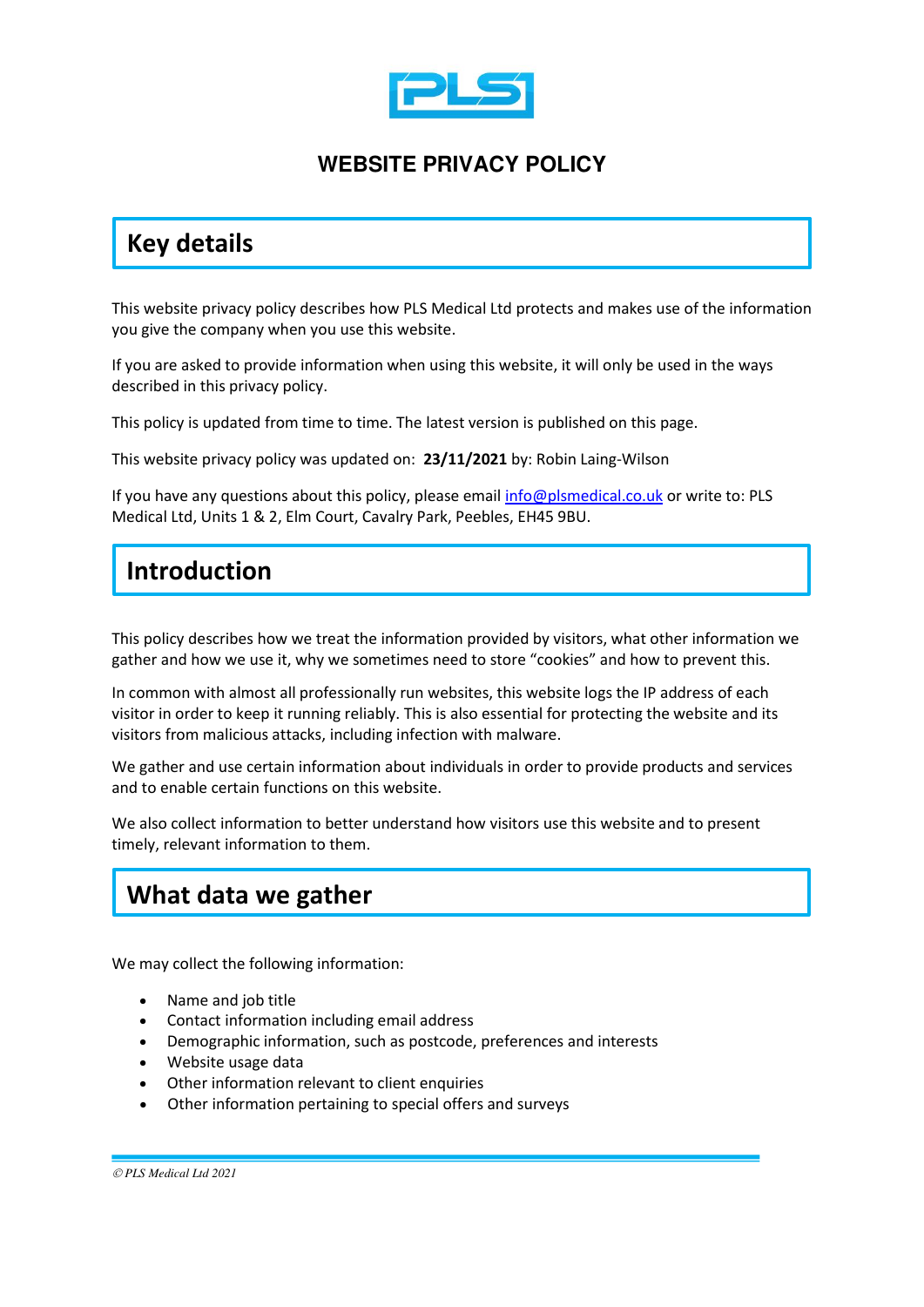

### **How we use this data**

Collecting this data helps us understand what you are looking from the company, enabling us to deliver improved products and services.

Specifically, we may use data:

- For our own internal records.
- To improve the products and services we provide.
- To contact you in response to a specific enquiry.
- To customise the website for you.
- To send you promotional emails about products, services, offers and other things we think might be relevant to you.
- To send you promotional mailings or to call you about products, services, offers and other things we think might be relevant to you.
- To contact you via email, telephone or mail for market research reasons.

### **Cookies and how we use them**

#### **What is a cookie?**

A cookie is a small file placed on your computer's hard drive. It enables our website to identify your computer as you view different pages on our website.

Cookies allow websites and applications to store your preferences in order to present content, options or functions that are specific to you. They also enable us to see information like how many people use the website and what pages they tend to visit.

#### **How we use cookies**

We may use cookies to:

- **Analyse our web traffic using an analytics package.** Aggregated usage data helps us improve the website structure, design, content and functions.
- **Identify whether you are signed in to our website.** A cookie allows us to check whether you are signed in to the site.
- **Test content on our website.** For example, 50% of our users might see one piece of content, the other 50% a different piece of content.
- **Store information about your preferences.** The website can then present you with information you will find more relevant and interesting.
- **To recognise when you return to our website.** We may show your relevant content, or provide functionality you used previously.

© *PLS Medical Ltd 2021*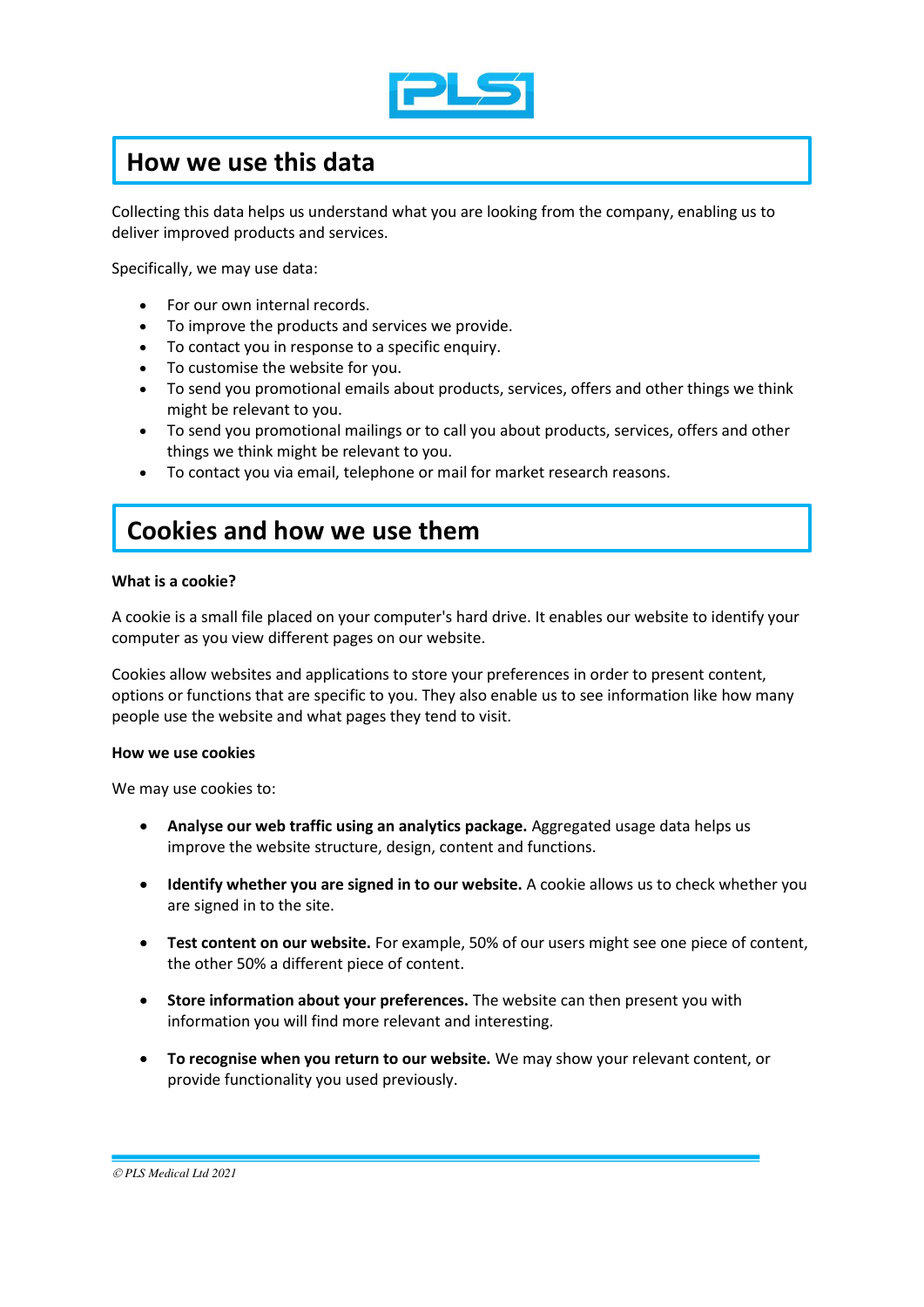

Cookies do not provide us with access to your computer or any information about you, other than that which you choose to share with us.

#### **Controlling cookies**

You can use your web browser's cookie settings to determine how our website uses cookies. If you do not want our website to store cookies on your computer or device, you should set your web browser to refuse cookies.

However, please note that doing this may affect how our website functions. Some pages and services may become unavailable to you.

Unless you have changed your browser to refuse cookies, our website will issue cookies when you visit it.

To learn more about cookies and how they are used, visit [All About Cookies.](http://www.allaboutcookies.org/)

# **Controlling information about you**

When you fill in a form or provide your details on our website, you will see one or more tick boxes allowing you to:

- Opt-in to receive marketing communications from us by email, telephone, text message or post.
- Opt-in to receive marketing communications from our third-party partners by email, telephone, text message or post.

If you have agreed that we can use your information for marketing purposes, you can change your mind easily, via one of these methods:

- Sign in to our website and change your opt-in settings.
- Send an email to [info@plsmedical.co.uk](mailto:info@plsmedical.co.uk)
- Write to us at: PLS Medical Ltd, Units 1 & 2, Elm Court, Cavalry Park, Peebles, EH45 9BU.

We will never lease, distribute or sell your personal information to third parties unless we have your permission or the law requires us to.

Any personal information we hold about you is stored and processed under our data protection policy, in line with the Data Protection Act 1998.

### **Security**

We will always hold your information securely.

To prevent unauthorised disclosure or access to your information, we have implemented strong physical and electronic security safeguards.

© *PLS Medical Ltd 2021*